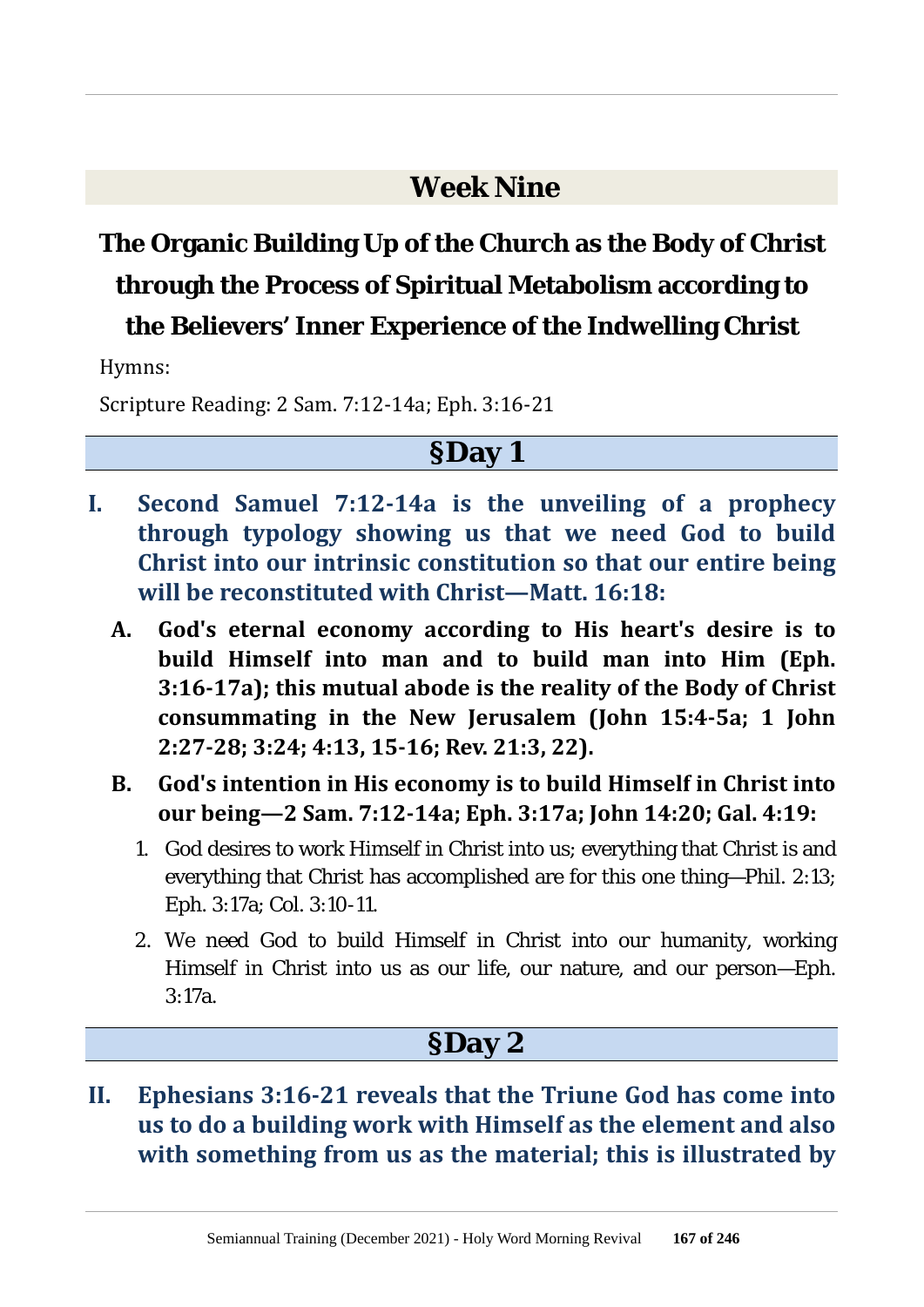**the parable of the sower in Matthew 13:**

- **A. The Lord sows Himself as the seed of life into men's hearts, the soil, so that He might grow and live in them and be expressed from within them—v. 3.**
- **B. The seed is sown into the soil to grow with the nutrients of the soil; as a result, the produce is a composition of elements from both the seed and the soil—v. 23.**
- **C. We have within us certain nutrients created by God as a preparation for His coming into us to grow in us; God has created the human spirit with the human nutrients along with the human heart as the soil for the growth of the divine seed within us—1 John 3:9; 1 Pet. 1:23; Col. 2:19:**
	- 1. The rate at which we grow in life depends not on the divine seed but on how many nutrients we afford this seed; the more nutrients we supply, the faster the seed will grow and the more it will flourish—Psa. 78:8; Matt. 5:3, 8:
		- a. If we remain in our soul, in our natural man, there will not be any nutrients for the growth of the divine seed; but if we are strengthened into our inner man and if we pay attention to our spirit and exercise our spirit, the nutrients will be supplied and Christ will make His home in our heart—Eph. 3:16-17; Rom. 8:6; 1 Tim. 4:7.
		- b.If we are going to have the Lord as the seed of life grow within us to be our full enjoyment, we have to open to the Lord absolutely and cooperate with Him to deal thoroughly with our heart—Matt. 13:3-9, 19-23.
	- 2. On the one hand, God strengthens us with Himself as the element, and on the other hand, we afford the nutrients; through these two God in Christ carries out His intrinsic building—the building of His home—in our entire being.
- **D. According to the Bible, growth equals building; the Lord Jesus declared, "I will build My church" (Matt. 16:18); this building takes place by the growth of the divine seed within us (1 John 3:9; Eph. 4:15-16; Col. 2:19; Eph. 2:21-22; 1 Cor. 3:1, 6-9, 12; 16:13).**

### **§Day 3**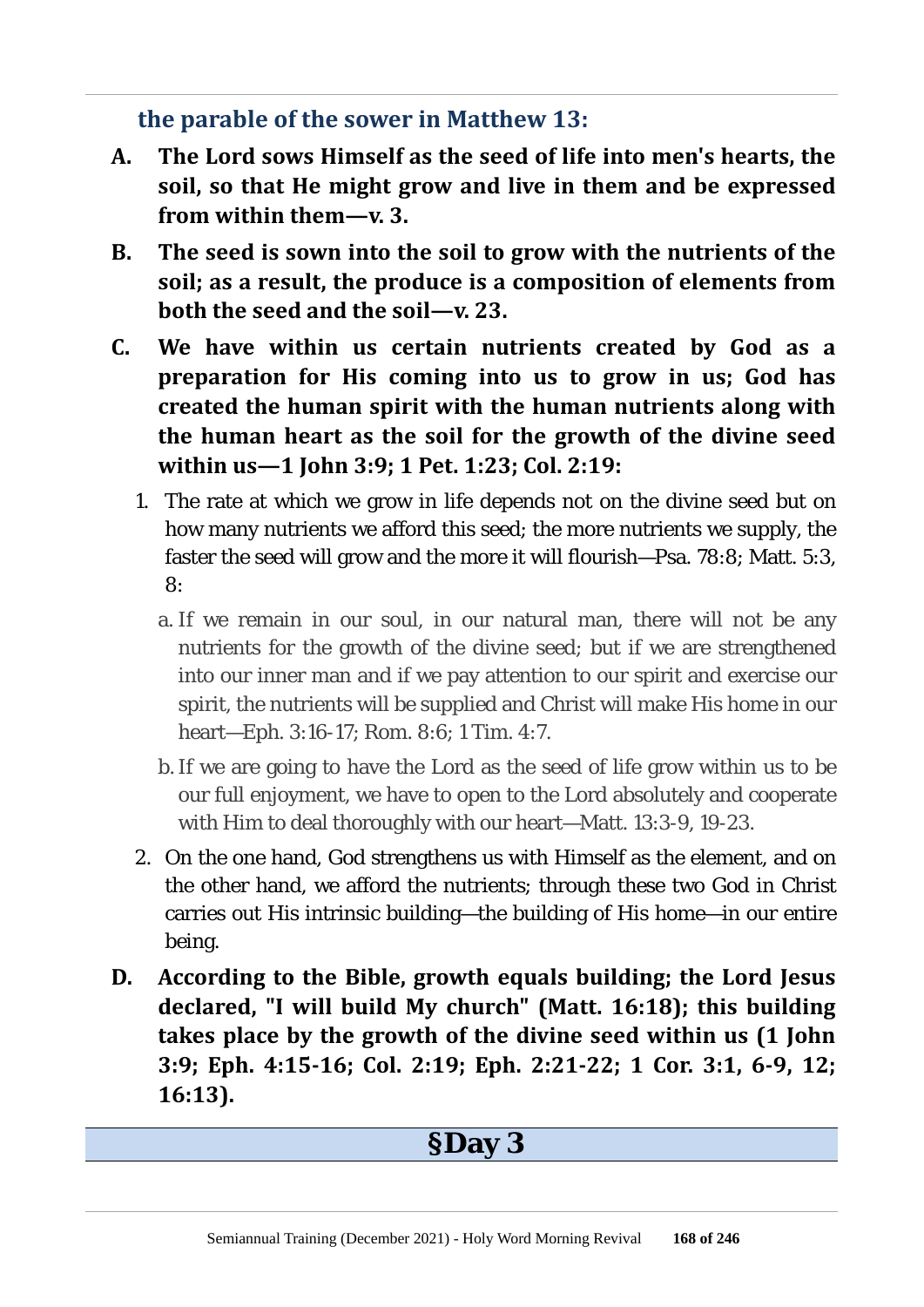- **E. God's economy is to work Himself into us so that we may experience a metabolic process of spiritual digestion and assimilation that produces transformation as a gradual and intrinsic metabolic change in our natural life; this is for the building up of the Body of Christ to consummate the New Jerusalem—2 Cor. 3:18:**
	- 1. In order for God's building to take place, we need to receive, digest, and assimilate the organic, pneumatic Christ, who is the life-giving Spirit, as our spiritual food, drink, and breath—John 6:51, 57; 7:37-39; 20:22.
	- 2. When we enjoy Christ by eating, drinking, and breathing Him, a metabolic process, a spiritual digestion and metabolism, takes place within us, and Christ is constituted into our being; this inner metabolism is transformation, and transformation is the building—Rom. 12:2; Phil. 1:20-21; cf. Rev. 21:18; 4:3.
- **F. The organic building up of the church as the Body of Christ through the process of spiritual metabolism is actually what Jehovah prophesied to David in the way of typology in 2 Samuel 7:12-14a.**

### **§Day 4**

- **III. In Ephesians 3:16-21 Paul prayed concerning the believers' inner experience of the indwelling Christ for the organic building up of the church as the Body of Christ—4:12, 16; 2:21-22:**
	- **A. Paul prayed to the Father that we would be strengthened through His Spirit into the inner man with the result that Christ could make His home in our heart and thereby occupy, possess, permeate, and saturate our whole inner being with Himself—3:16-17a.**
	- **B. The Triune God may be likened to a big machine, of which Paul was the operator; we have to learn one lesson, that is, that there is a high principle in the entire universe; this principle is that God wants to do something, but He will only be the "machine," and He needs someone to be the operator:**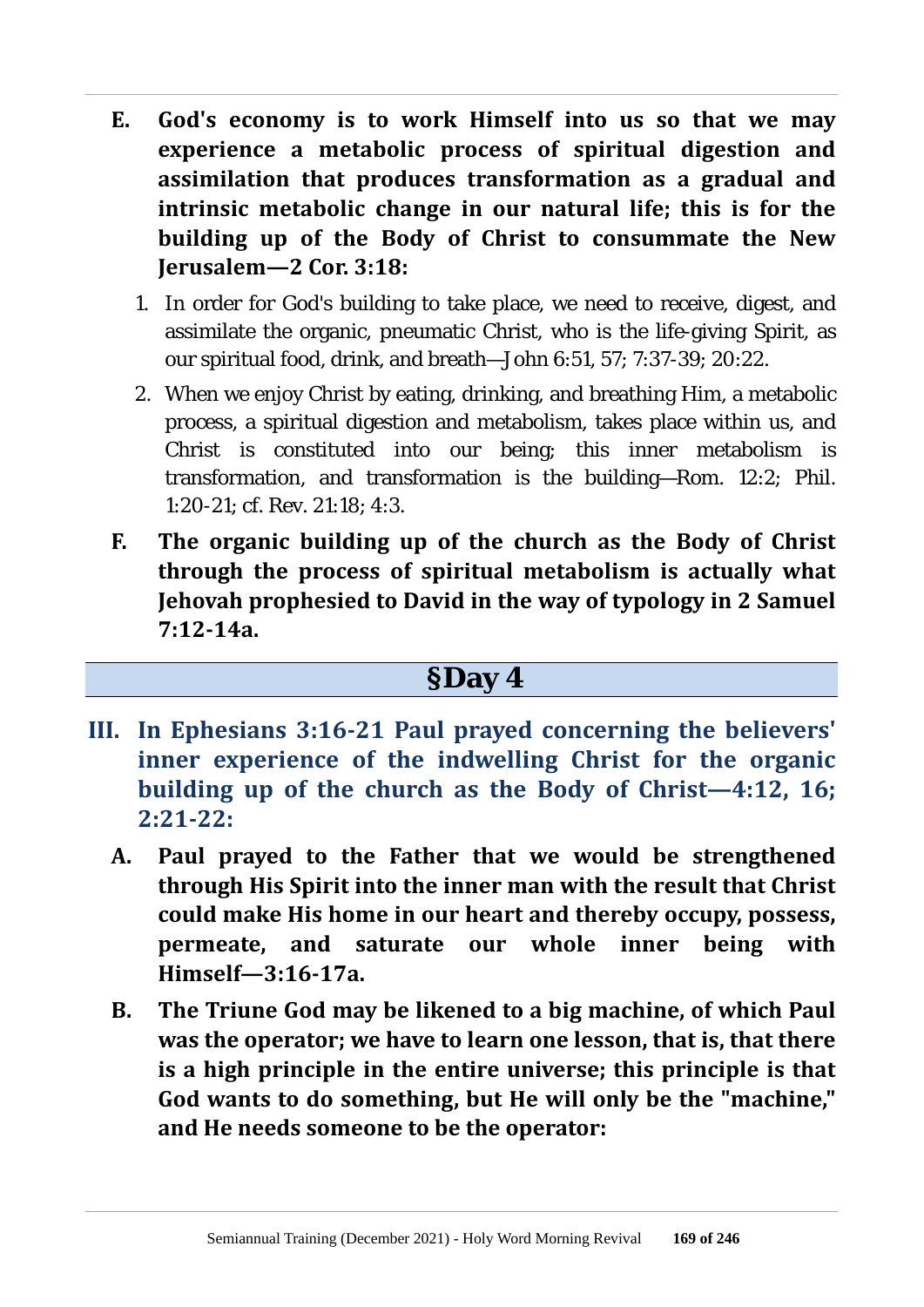- 1. When Paul prayed the prayer in Ephesians 3:16-21, he was a representative of the entire Body of Christ.
- 2. The Father, the Son, and the Spirit are the three "parts" of this universal "machine," and the Body is the operator; when we pray this prayer as the operator, the Father works through His Spirit as a channel to strengthen every part of our inner being into the inner man so that the goal, the aim, the Son, might make His home within all the parts of our heart.
- **C. To say that we need to be strengthened with power into the inner man indicates that we are not in the inner man, that we live mostly in the outer man—v. 16; 1:19-22; 3:20.**

### **§Day 5**

#### **D. Christ has the desire to occupy every room of our heart:**

- 1. The phrase make His home is only one word in the Greek, katoikeo, which basically means to settle down in a dwelling, to make a dwelling place, and the prefix of this word, kata, means "down"—v. 17a.
- 2. As Christ makes His home deep down in our hearts, we are being rooted in love for God's farm and grounded in love for God's building—v. 17.
- 3. As He makes His home in our hearts, we will be full of strength to apprehend with all the saints the immeasurable Christ, whose dimensions are the dimensions of the universe—v. 18:
	- a. Our experience of Christ in the church must be three-dimensional, like a cube (the breadth, length, height, and depth), and must not be one-dimensional, like a line.
	- b. Both in the tabernacle and the temple, the Holy of Holies was a cube—Exo. 26:2-8; 1 Kings 6:20.
	- c. Eventually, the New Jerusalem, God's building, will be an eternal cube, the Holy of Holies, twelve thousand stadia in three dimensions—Rev. 21:16.
- 4. Christ's making His home in our hearts causes us to know the knowledge-surpassing love of Christ that we may be filled unto all the fullness of the Triune God for His corporate expression, His glorification—Eph. 3:19-21; cf. Gen. 24:47, 53, 61-67.

### **§Day 6**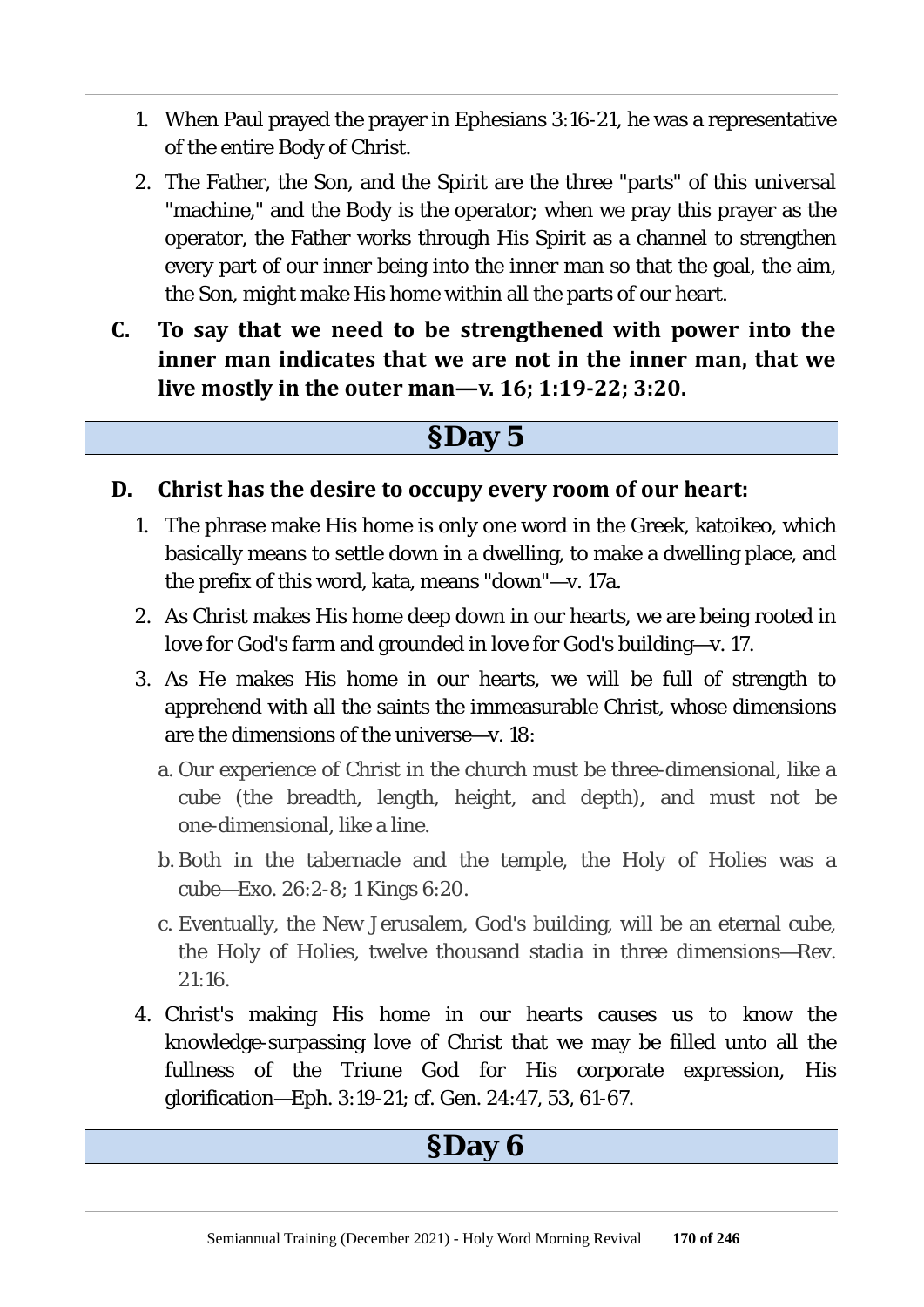- **E. Christ builds the church by building Himself into us, that is, by entering into our spirit and spreading Himself from our spirit into our mind, emotion, and will to occupy our entire being—2 Tim. 4:22; 1 Cor. 6:17; Eph. 3:17a:**
	- 1. Since our heart is the totality of our inward parts, the center of our inward being, and our representative with regard to our inclination, affection, delight, and desire, when Christ makes His home in our heart, He controls our entire inward being and supplies and strengthens every inward part with Himself.
	- 2. The more Christ spreads within us, the more He settles down in us and makes His home in us, occupying every part of our inner being, possessing all these parts, and saturating them with Himself.
	- 3. In order for Christ's word in Matthew 16:18 concerning the building up of the church to be fulfilled, the church must enter into a state where many saints will allow Christ to make His home deep in their heart, possessing, occupying, and saturating their entire inner being.
	- 4. The more Christ occupies our inner being, the more we will be able to be built up with others in the Body—Eph. 2:21-22; 4:12, 16.
	- 5. Ephesians 3:17 speaks of being rooted and grounded in love; our being rooted indicates that we are plants that need to grow, and our being grounded means that we need to be built up.
	- 6. According to verse 18, we are eventually full of strength to apprehend the universal dimensions of Christ—the breadth, the length, the height, and the depth—not by ourselves individually but "with all the saints," that is, corporately and jointly; this reveals that we need to be built together.
	- 7. When Christ makes His home in our hearts, we will be filled unto all the fullness of God; this fullness is the church, the Body of Christ, as the corporate expression of the Triune God—v. 19.
	- 8. God's glory is wrought into the church, and He is expressed through the church above all that we ask or think; hence, God is glorified in the church—vv. 20-21.

### **F. Ephesians 3:16-21 shows Paul's spirit, attitude, prayer, and faith:**

1. By revelation the mystery of Christ was made known to Paul (vv. 3-6); thus, his spirit and attitude—what he saw, what he said, and what he cared about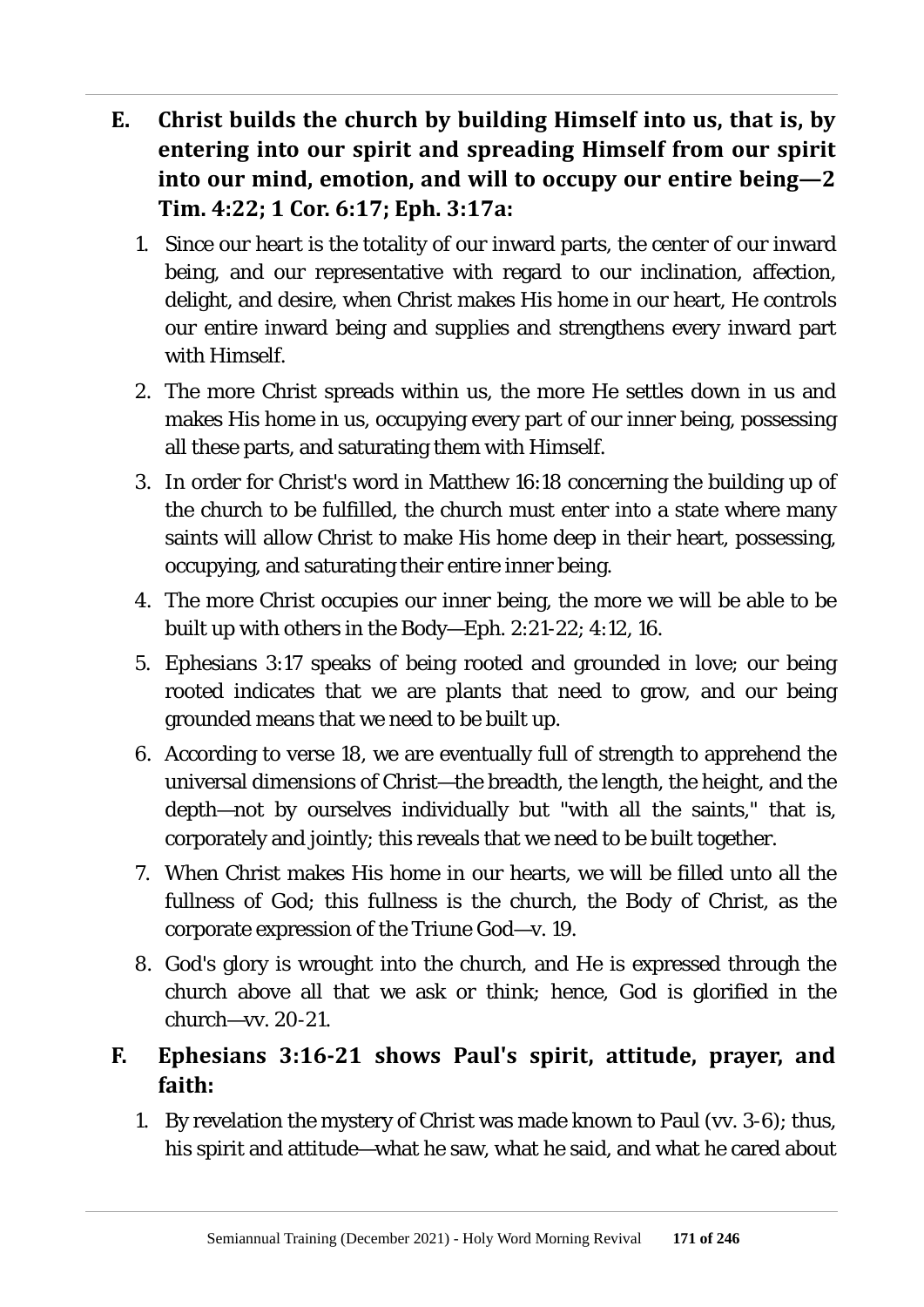in his heart—were related to the vision of the building up of the church as the Body of Christ through the inner experience of the indwelling Christ.

2. Paul was obsessed with this vision, and it became his spirit and attitude; therefore, he had such a prayer (in the sphere and element of faith) recorded in Ephesians 3:16-21; if we have seen the vision of how Christ builds up the church as the Body of Christ through the inner experience of the indwelling Christ, we will have Paul's spirit, attitude, prayer, and faith when we serve God in the church.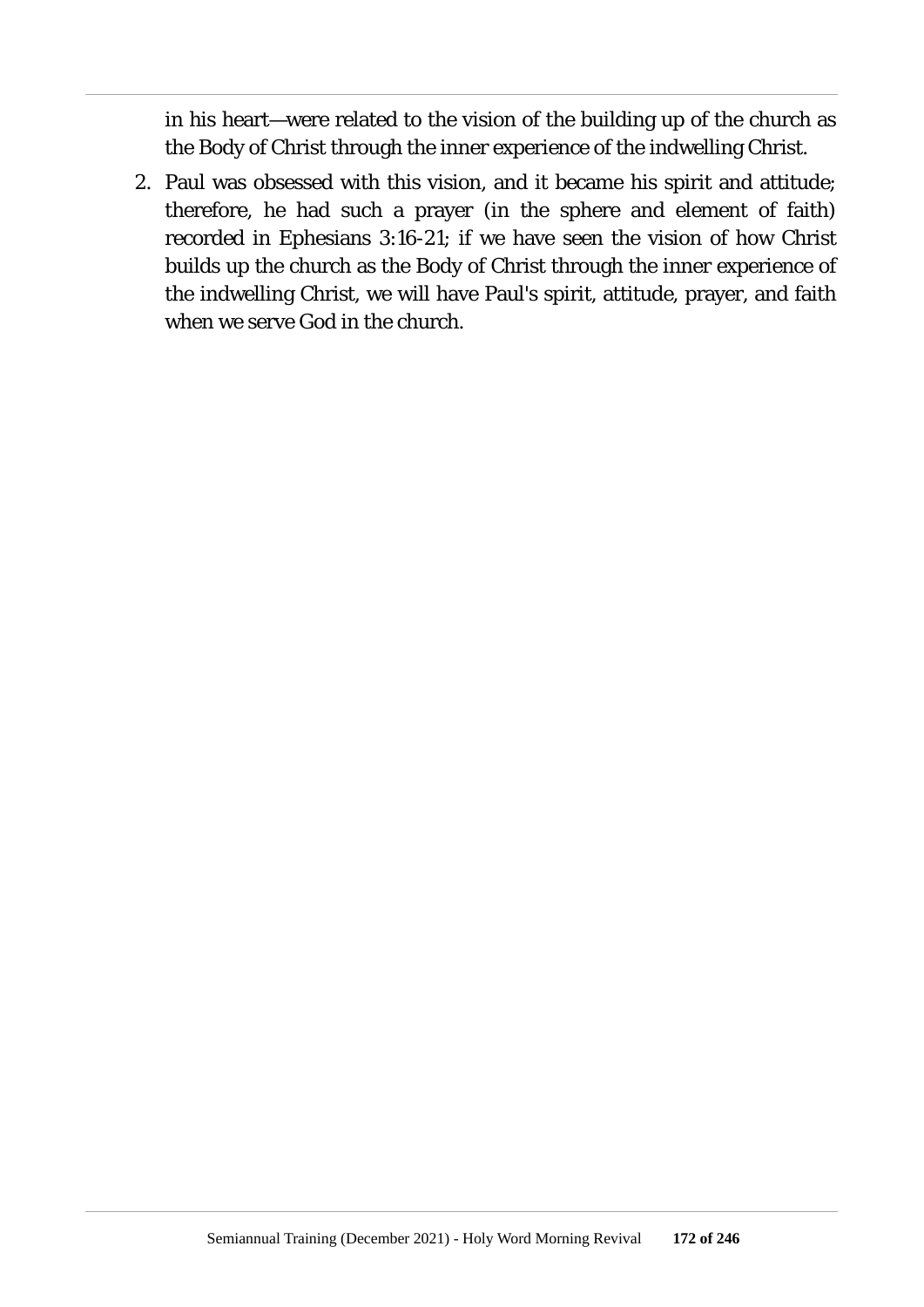#### **Morning Nourishment**

**2 Sam. 7:12-14 …I will raise up your seed after you, which will come forth from your body, and I will establish his kingdom. It is he who will build a house for My name, and I will establish the throne of his kingdom forever. I will be his Father, and he will be My son…**

#### **1 John 4:13 In this we know that we abide in Him and He in us, that He has given to us of His Spirit.**

In 2 Samuel 7 David wanted to build God's house, but in this chapter God wanted David to realize that he needed God to build Christ into him. Thus, 2 Samuel 7 is the unveiling of a prophecy through typology showing us there is no need for us to build something for God. We simply are not able to do this. We cannot build something for God with ourselves or with our knowledge of the Bible and theology. We need God to build up Christ into our intrinsic constitution so that our entire being will be reconstituted with Christ. As a result, we are not only changed, but we are transformed from one kind of person into another…. Second Samuel 7 simply indicates that God does not need us to build anything for Him. We are nothing, we have nothing, and we can do nothing. Therefore, we need Christ to be wrought into our being. (Life-study of 1 & 2 Samuel, pp. 160-161)

### **Today's Reading**

Just as the photograph of a person does not have the life and nature of that person, so David, a photograph of God's heart, did not have the life and nature of God. Even though he was a man whose heart was according to God, he did not have anything related to God organically. What David needed is what we need today. We need God to build Himself in Christ into our humanity. This means that we need God to work Himself in Christ into us as our life, our nature, and our constitution. As a result, we are not simply a man according to God's heart—we are God in life and in nature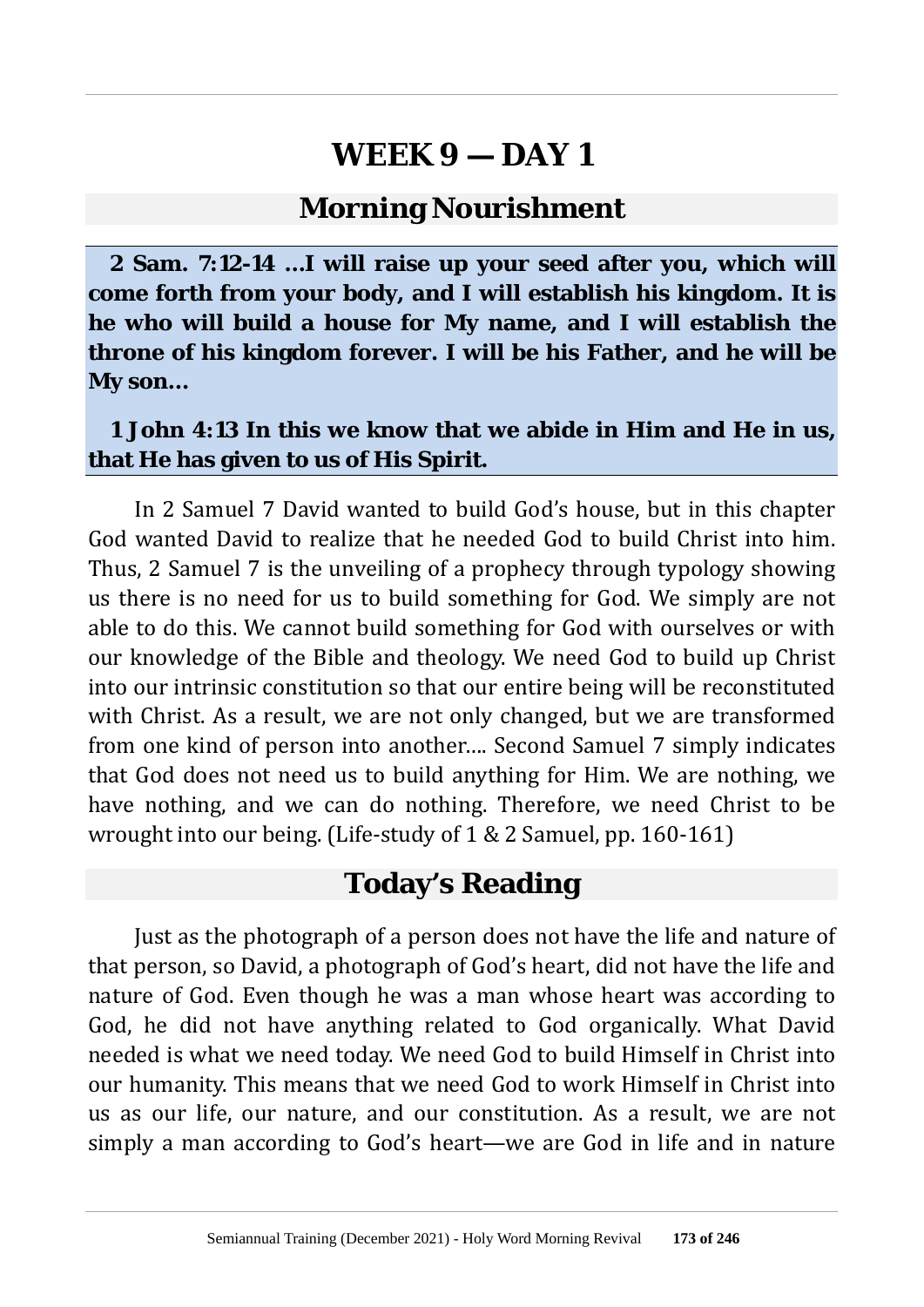but not in the Godhead. We today are not outwardly as high as David was, but we can declare that we have God's life, nature, and constitution.

In order to accomplish this, God in Christ became a man and went through some processes that this man could be designated something divine. In resurrection He was designated the firstborn Son of God. In and through resurrection Christ, the firstborn Son of God, became the life-giving Spirit, who now enters into us to impart, to dispense, Himself as life into our being to be our inner constitution, to make us a God-man just like Him. He was God becoming man, and we are man becoming God in life and in nature but not in the Godhead.

Many Christians are still trying merely to have a behaving, a living, and a being that are according to God's heart, but they do not have the concept that God desires to build Himself in Christ into our being. What He is building into us will be His abode, which will be our abode also. Hence, it becomes a mutual abode. The New Jerusalem is this mutual abode. On the one hand, the New Jerusalem is the dwelling place of God; on the other hand, it is also our eternal dwelling place (Rev. 21:3, 22). For eternity the New Jerusalem will be the fulfillment of the Lord's brief word in John 15:4: "Abide in Me and I in you."

According to the common understanding and view among Christians, God gave Christ to be our Redeemer and our Savior. He died for our sins, accomplishing redemption; He rose up from among the dead; and He has become our life. However, this does not tell us what God wants to do. God wants to work Himself in Christ into us. Redemption and salvation are for this. Christ's incarnation, Christ's human living, Christ's death and resurrection—they all are for God's desire to work Himself in Christ into us. Everything that Christ is and everything that Christ has accomplished are for this one thing. All the steps, big and small, that God takes in our daily life are to fulfill His intention of building Himself in Christ into our being. (Life-study of 1 & 2 Samuel, pp. 168, 190)

Further Reading: Life-study of 1 & 2 Samuel, msgs. 24-26, 28-29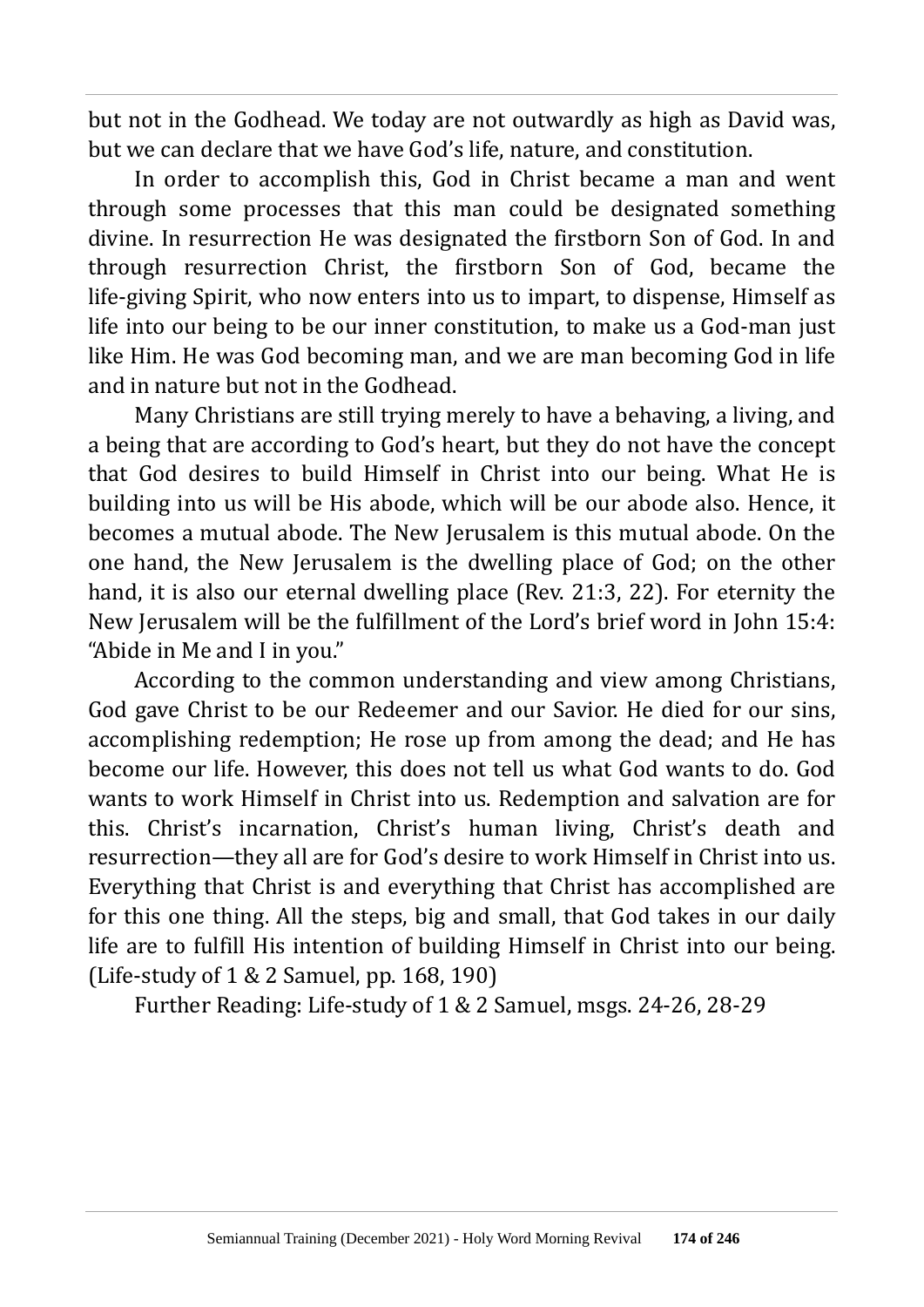### **Morning Nourishment**

**John 14:23 Jesus answered,…If anyone loves Me, he will keep My word, and My Father will love him, and We will come to him and make an abode with him.**

**Matt. 13:3 And He spoke many things to them in parables, saying, Behold, the sower went out to sow.**

**23 But the one sown on the good earth, this is he who hears the word and understands, who by all means bears fruit…**

The Bible tells us that God is working in us and that Christ is living in us. However, the Bible uses a very striking term—build—to denote God's work in us…. In building a house, it is necessary to have the proper material…. On the one hand, this material is Christ Himself as the element; on the other hand, this material includes something from us with our humanity. The words make an abode [in John 14:23]…equal make His home in Ephesians 3:17. The Triune God has come into us to do a building work with Himself as the element and also with something from us as the material. The word concerning building in these verses implies that God's building Himself in Christ into us has very much to do with what we are. (Life-study of 1 & 2 Samuel, pp. 196-197)

#### **Today's Reading**

In Matthew 13 the seed is sown into the soil to grow with the nutrients in the soil. This seed, therefore, does not grow just with itself; it grows with itself and the nutrients in the soil. As a result, the produce is a composition of elements from both the seed and the soil. Here we see an important spiritual principle. In order to grow, the seed must be sown into good soil;… neither sand nor stone can supply the necessary nutrients.

The seed is divinity, and the soil with its nutrients is humanity. We have within us certain nutrients created by God as a preparation for His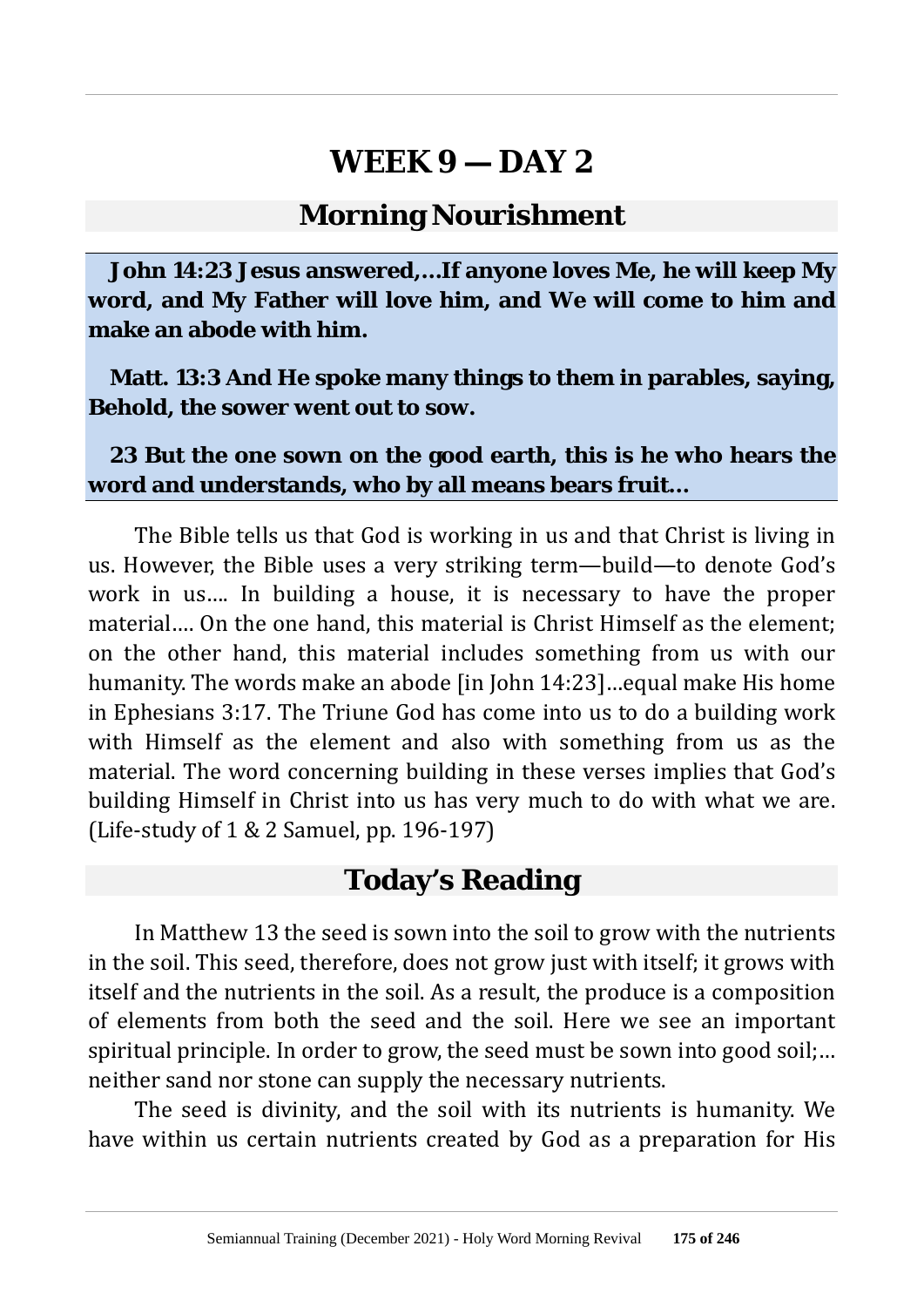coming into us to grow in us. God has created the human spirit with the human nutrients. For this reason, human beings can believe in the Lord and receive Him.

The seed that has been sown into us is Christ as the embodiment of the Triune God. The rate at which the seed grows within us depends on the nutrients afforded by us. The more nutrients we supply, the faster the seed will grow and the more it will flourish.

According to the Bible, growth equals building. The Lord Jesus declared, "I will build My church" (Matt. 16:18). This building takes place by the growth of the divine seed within us. The degree of growth depends not on the divine seed but on how many [spiritual] nutrients we afford this seed. Matthew 13 indicates that only the good soil (vv. 8, 23) affords the adequate nutrients for the growth of the divine seed.

Since God's building Himself in Christ into us depends not only on Himself as the element but also on the nutrients supplied by us, we need to be strengthened into our inner man. If we remain in our soul, in our natural man, there will not be any nutrients for the growth of the divine seed. But if we are strengthened into our inner man and if we pay attention to our spirit and exercise our spirit, the nutrients will be supplied. Then Christ will make His home in our inner being. Paul prayed that the Father would strengthen us with power through His Spirit into our inner man [Eph. 3:16]. This power, referred to in Ephesians 1:19-22, is the power that raised Christ from the dead, seated Christ at the right hand of God in the heavenlies, subjected all things under Christ's feet, and gave Christ to be Head over all things to the church. Such power operates in us (3:20), and with it God strengthens us for His building. The Spirit through whom God strengthens us is the consummation of the processed Triune God. On the one hand, God strengthens us with Himself as the element and, on the other hand, we afford the nutrients. Through these two God in Christ carries out His intrinsic building—the building of His home—in our entire being. (Life-study of 1 & 2 Samuel, pp. 197-198)

Further Reading: Life-study of 1 & 2 Samuel, msgs. 30-31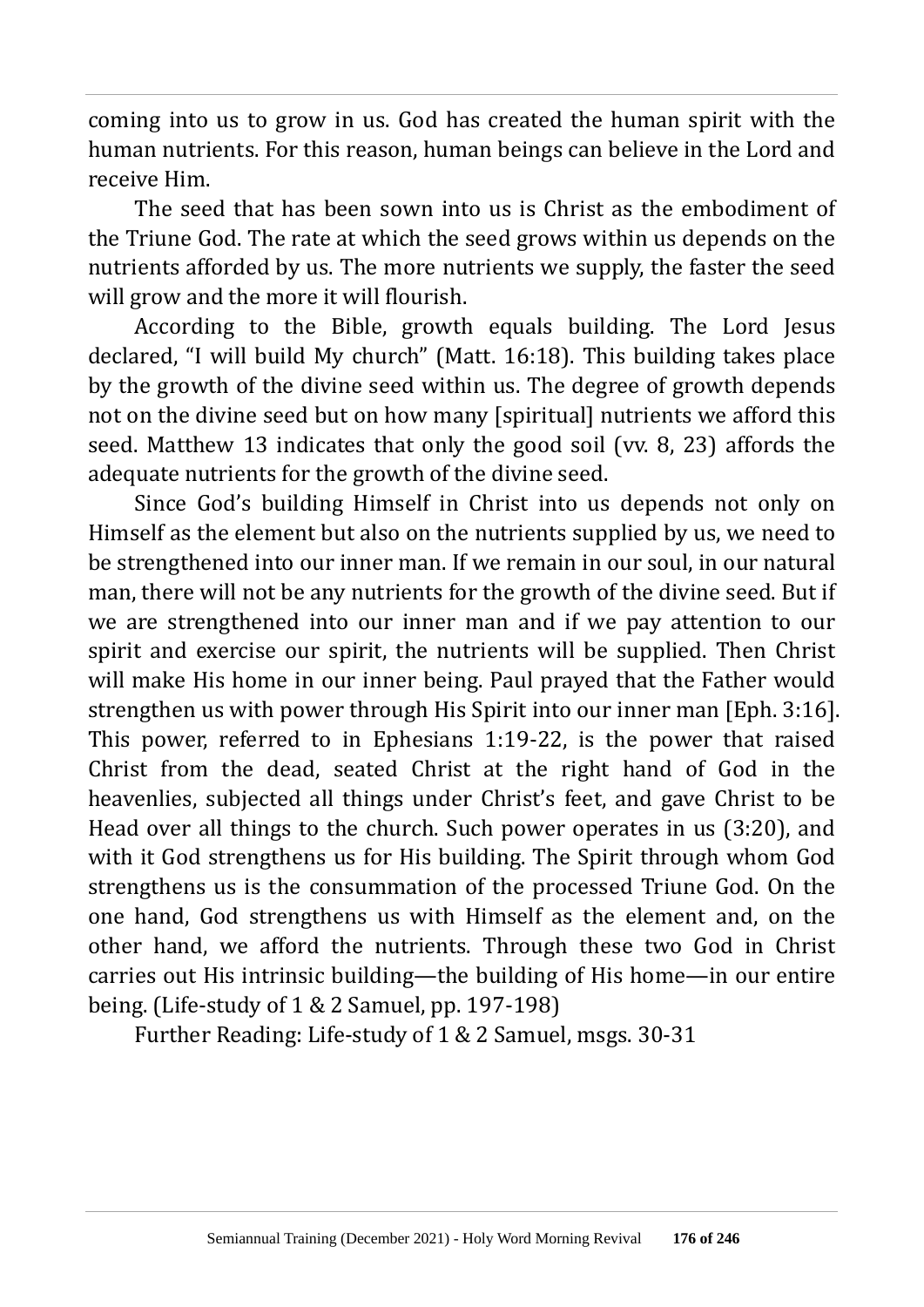#### **Morning Nourishment**

**Matt. 16:18 And I also say to you that you are Peter, and upon this rock I will build My church…**

**2 Cor. 3:18 But we all with unveiled face, beholding and reflecting like a mirror the glory of the Lord, are being transformed into the same image from glory to glory, even as from the Lord Spirit.**

God's building Himself in Christ into our being [is] through the metabolic process of transformation. Because Christ is the Spirit, He can dwell in us, and we can fellowship with Him in our spirit. We should look to Him, behold Him, and reflect Him, opening to Him the three layers of our being—our spirit, our heart, and our mouth. Then we will spontaneously reflect Him as a mirror and gradually be transformed into His glorious image from glory to glory. As a result, we will have the same image that He has. This is altogether from the Lord, the Spirit (2 Cor. 3:18). When we look unto Him, He impresses Himself into our being. Then we become His reflection. (Life-study of 1 & 2 Samuel, pp. 171-172)

### **Today's Reading**

Transformation is a metabolic process that changes us by adding some new element into our being and discharging the old element. This is illustrated by one's having a healthy complexion through the proper, daily eating, digesting, and assimilating of food. This healthy appearance is the result not of cosmetics but of nourishment…. In like manner, we need to receive spiritual nourishment day by day. This nourishment will supply a new element and then cause the old things to be carried away. Gradually, we will grow, change, and mature…. God's economy is just to work Himself into us that we may experience such a metabolic process of spiritual digestion and assimilation that produces a gradual, intrinsic change in life.

God's building Himself into our being is altogether an organic matter.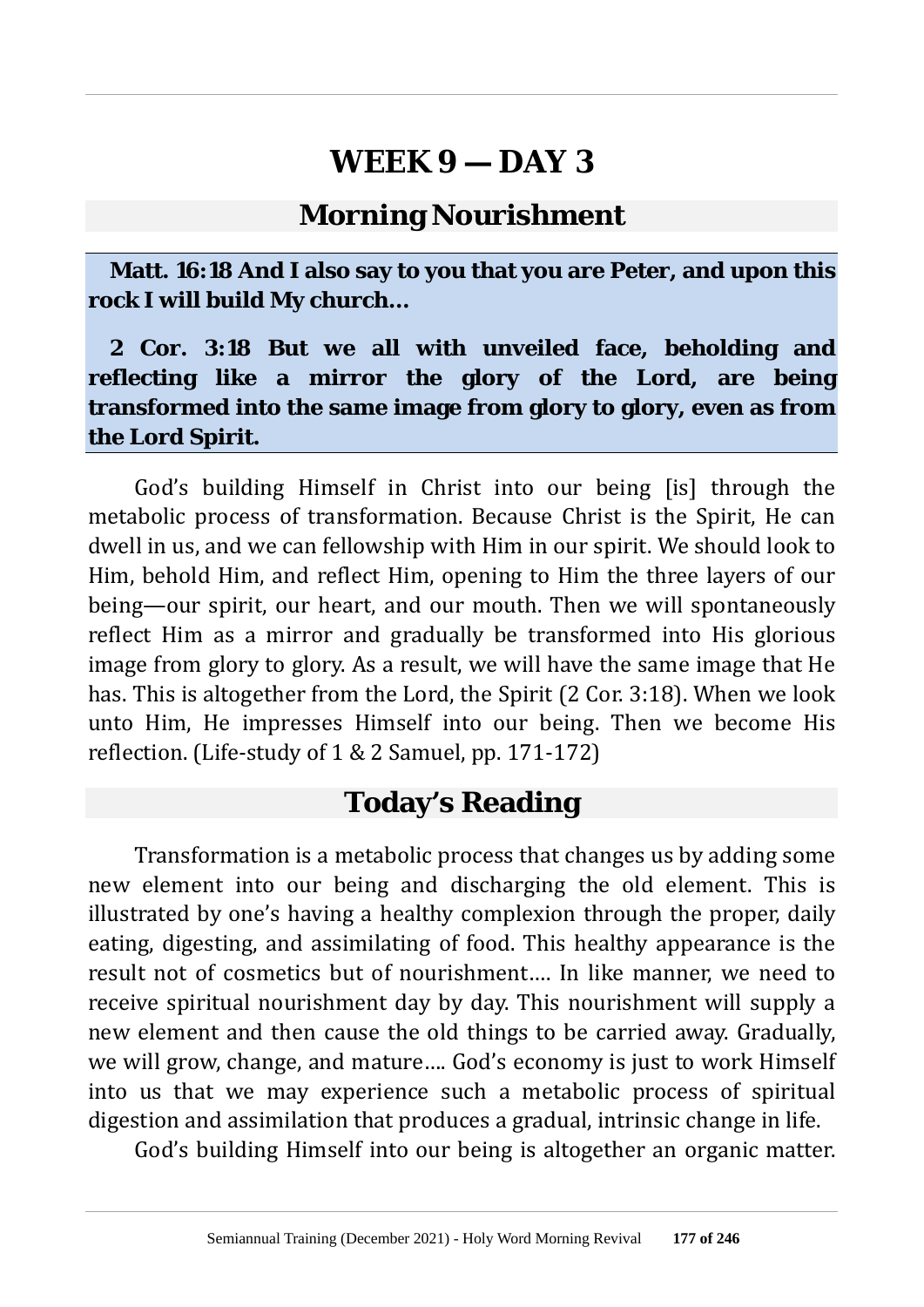In order for such a building to take place, we need to receive, digest, and assimilate an organic element. Our spiritual food and drink is the organic, pneumatic Christ (John 6:51, 57; 7:37-39), the Christ who is the life-giving Spirit.

When we enjoy the "now" Christ by eating, drinking, and breathing Him, a metabolic process, a spiritual digestion and metabolism, takes place within us. Through this metabolic process Christ is constituted into our being. This constitution is the building. Christ, therefore, is building Himself into us as our inner constitution. The issue of such a building is that we become a very particular class of people—the members of the Body of Christ. Whenever we gather together we are the church of God. In Matthew 16:18 the Lord Jesus said, "I will build My church."…Christ builds the church…by supplying us with spiritual drink and by feeding us with spiritual food, which are uniquely Himself as the Spirit. In different kinds of meetings, we endeavor to minister Christ into the saints as their spiritual food and drink. The more we receive Christ in this way, the more we will experience the inner, spiritual metabolism. This metabolism is transformation, and transformation is the building.

This organic building up of the church as the Body of Christ through the process of spiritual metabolism is actually what Jehovah prophesied to David in the way of typology in 2 Samuel 7:12-14a…. It is only through this process that something human—the human seed—can become divine—the sons of God. In typology God prophesied to David regarding this when He told David that his seed would be God's son. This indicates that a human seed would become a divine son. This is what we are experiencing today. Therefore, we, the believers in Christ, are a very particular and peculiar people, …a precious treasure in the eyes of God. (Life-study of 1 & 2 Samuel, pp. 172-174)

Further Reading: The Tree of Life, ch. 13; CWWL, 1987, vol. 3, "The Scriptural Way to Meet and to Serve for the Building Up of the Body of Christ," ch. 15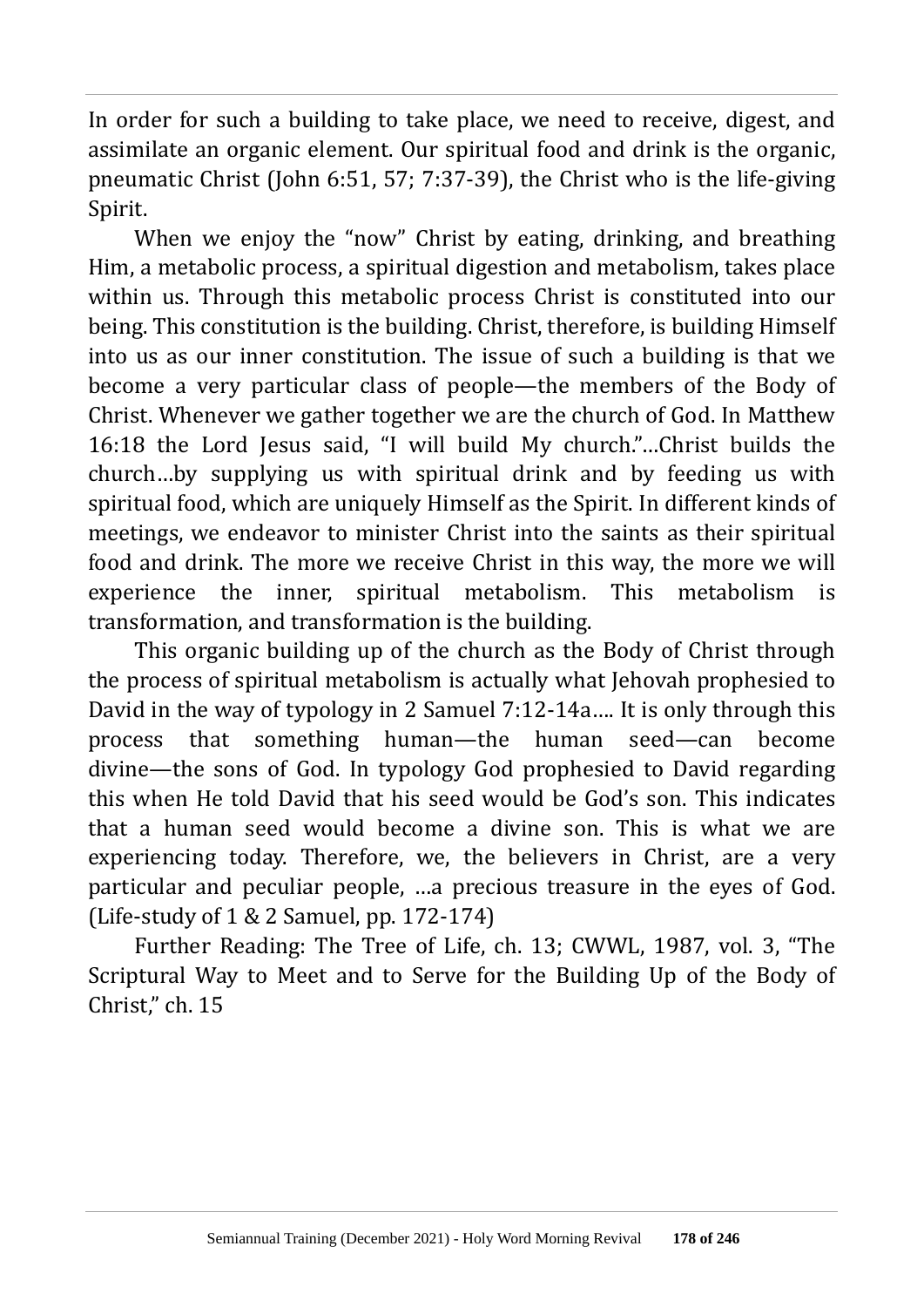### **Morning Nourishment**

#### **Eph. 3:16-17 That He would grant you…to be strengthened with power through His Spirit into the inner man, that Christ may make His home in your hearts through faith, that you, being rooted and grounded in love.**

Ephesians 3:14-19 reveals the apostle praying to the Father; the Father strengthening the believers through the Spirit; Christ making His home in the believers' hearts; and the believers being rooted and grounded in love, apprehending the dimensions of Christ, and knowing the knowledge-surpassing love of Christ to be filled unto all the fullness of [the Triune] God. (CWWL, 1988, vol. 1, "Living in and with the Divine Trinity," p. 319)

[For] the church [to] be constituted to become the fullness of Christ and the fullness of God,…Paul prayed that we might be strengthened into our inner man with the result that Christ could make His home in our heart and thereby occupy, possess, permeate, and saturate our whole inner being with Himself. In this way we are filled with Christ, and we become strong to apprehend the dimensions of Christ and to know the knowledge-surpassing love of Christ. Eventually, we shall be filled with Christ to such an extent that we become the fullness of God. (Life-study of Ephesians, p. 285)

### **Today's Reading**

First, Paul prayed to the Father as the source. Then the Father strengthens the believers through the Spirit as the means, the channel. Then Christ moves and works to make His home in the believers' hearts. Eventually, the issue of the moving of the Father and the Spirit and the issue of the Son making His home in our hearts is the fullness of the Triune God. The Father is the source, the Spirit is the means, the Son is the object, and the fullness of the Triune God is the issue.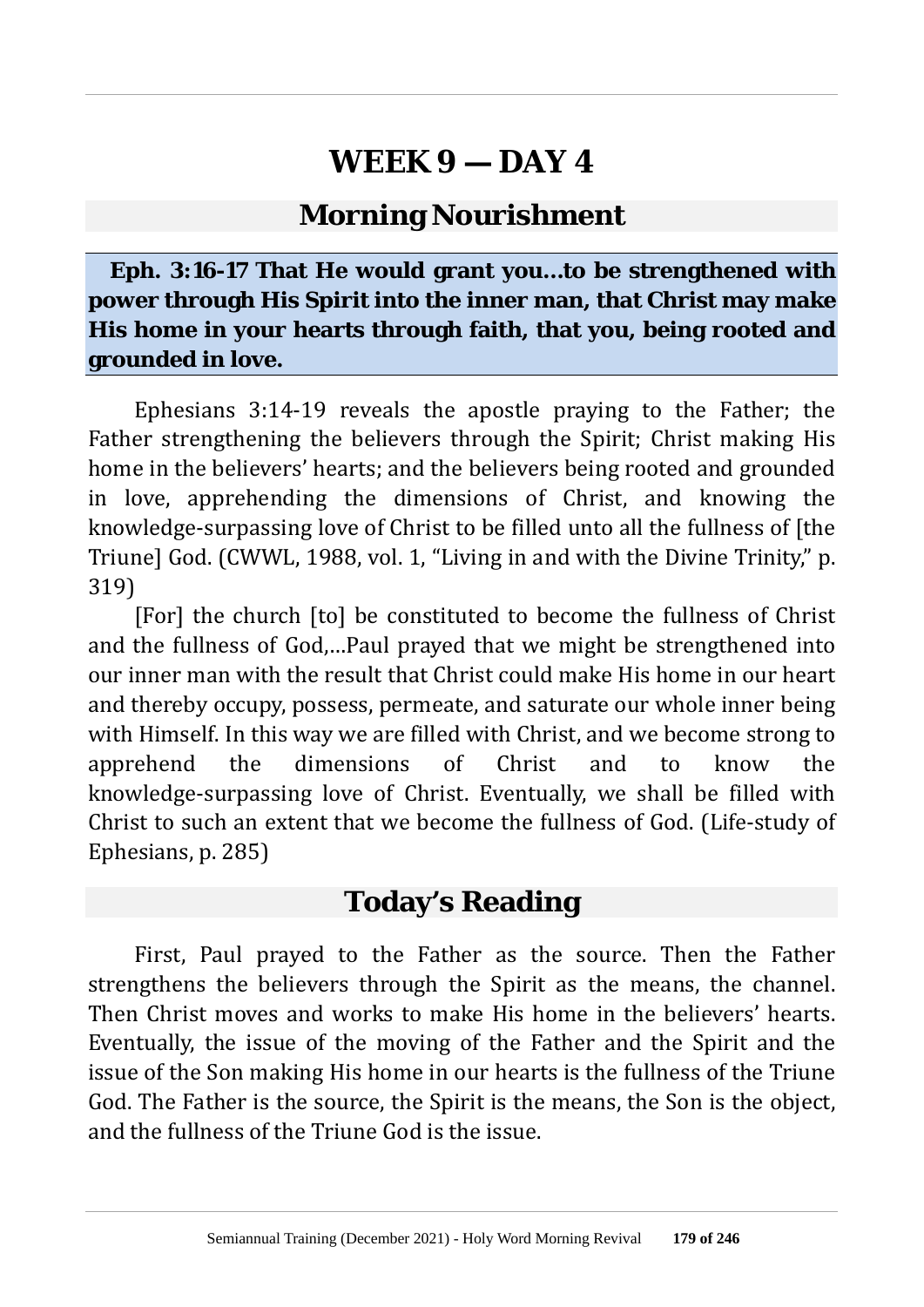The source is the Father, the means is the Spirit, and the aim, the goal, is the Son because the Son is the center…. Paul prayed to the Father as the source, asking the Father to strengthen the believers through the channel of the Spirit that a goal might be reached. The goal was that Christ would make His home in the hearts of the believers.

The Triune God may be likened to a big machine, of which Paul was the operator. His prayer "turned the wheel." We have to learn…that there is a high principle in the entire universe. This principle is that God wants to do something, but He will only be the "machine," and He needs someone to be the operator. Today I hope that the church would be the operator. Whatever the apostle Paul did was done in a representing way. He was a representative of the entire Body of Christ. Now the operator of the universal "machine," the Triune God, is the church, the Body of Christ. But just because the church operates does not mean that the church in itself carries out. The church operates, but the "machine," the Triune God, carries out. The Father, the Son, and the Spirit are the three "parts" of this universal "machine," and the Body is the operator. The Father is the source, the Spirit is the means, and the Son is the aim, the goal. According to Ephesians 3, the operator asks the "machine" to strengthen the operator…. The Spirit as the channel does the work within us to strengthen every part of our being into the inner man so that the goal, the aim, the Son, might make His home within all the parts of our heart. (CWWL, 1988, vol. 1, "Living in and with the Divine Trinity," pp. 319-321)

In the phrase into the inner man  $[x, 16]$ , the word into is very significant. To say that we need to be strengthened into the inner man indicates that we are not in the inner man, that we live mostly in the outer man. When a brother tells his wife that he is tired, he is in the outer man, in the mind, living according to his physical tiredness…. You have an inner man. Why not stay there? Why stay in your tiredness? You need to practice bowing your knees unto the Father, that He would strengthen you into your inner man from your tiredness. (CWWL, 1983, vol. 2, "The Divine Dispensing of the Divine Trinity," p. 311)

Further Reading: The Way to Build Up the Church (booklet)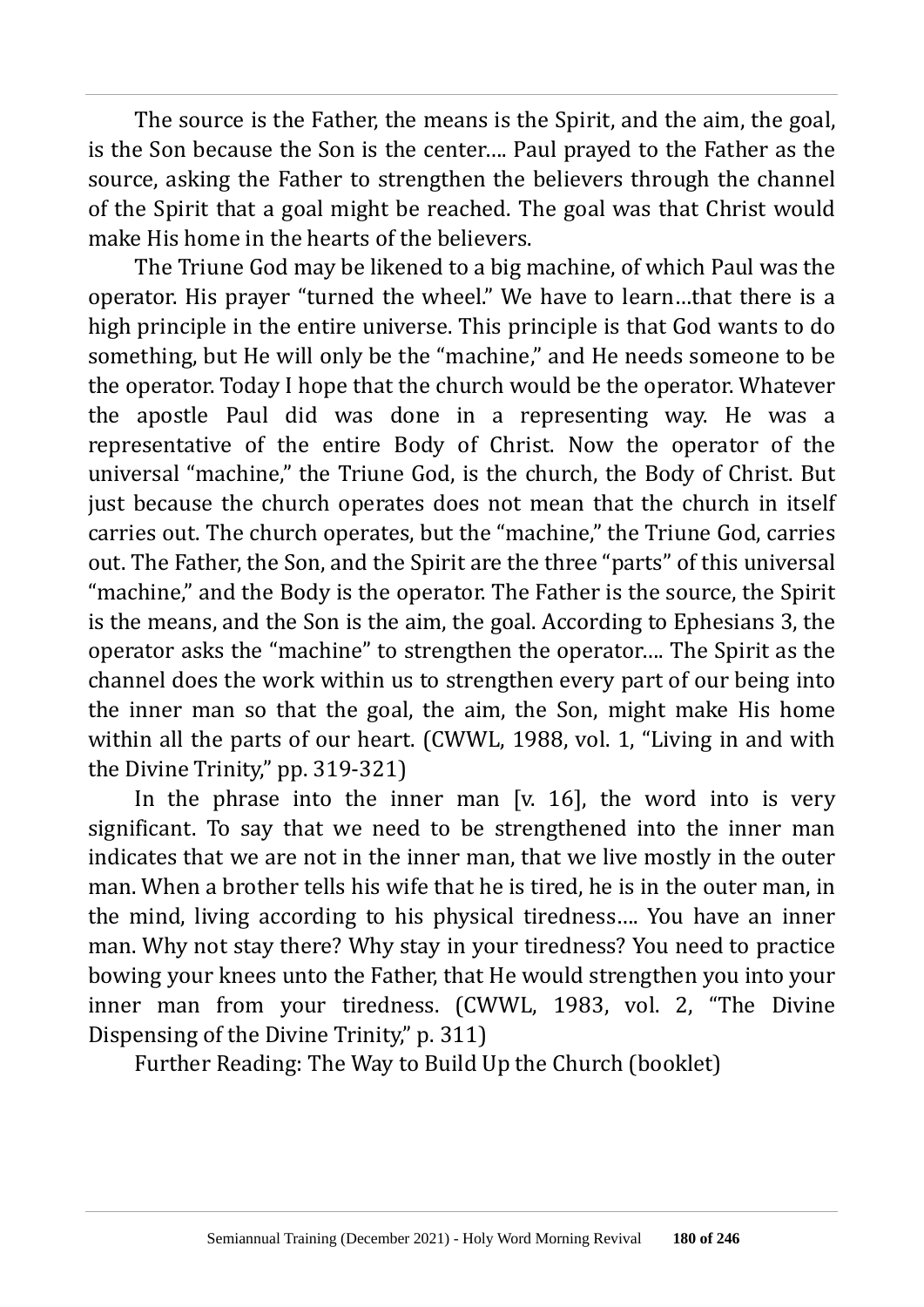### **Morning Nourishment**

**Eph. 3:17-18 That Christ may make His home in your hearts through faith, that you, being rooted and grounded in love, may be full of strength to apprehend with all the saints what the breadth and length and height and depth are.**

We are rooted in Christ so that He may make His home in our hearts (Eph. 3:16-19). In Ephesians 3 the apostle prays that God the Father would grant the believers to be strengthened through God the Spirit into their inner man, that Christ, God the Son, may make His home in their hearts, that is, to occupy their entire being, that they might be filled unto all the fullness of God (vv. 14-19). The phrase make His home is only one word in the Greek, katoikeo. This Greek word basically means to settle down in a dwelling, to make a dwelling place. The prefix of this word, kata, means "down." (CWWL, 1984, vol. 3, "God's New Testament Economy," p. 475)

### **Today's Reading**

God the Father is exercising His authority through God the Spirit to strengthen us into the inner man, that God the Son may make His home deep down in our hearts…. Christ is not only in us (Col. 1:27) but… He is also making His home downward in our heart. He is housing Himself in our heart.

We all have entered into the Triune God, and we are now abiding in Him. Our abiding in Him affords Him a way to abide in us triunely. The Triune God is now abiding in us, so we have been rooted into Him. While we are rooted into Him, the Father works to strengthen us through God the Spirit so that God the Son, Christ, may make His home deep down in our heart, which is composed of our mind (Heb. 4:12), will (Acts 11:23), emotion (John 16:6, 22), and conscience (Heb. 10:22)…. Since we began to pray that God the Father would strengthen us into the inner man, Christ gradually began to occupy our mind, take over our emotion and will, and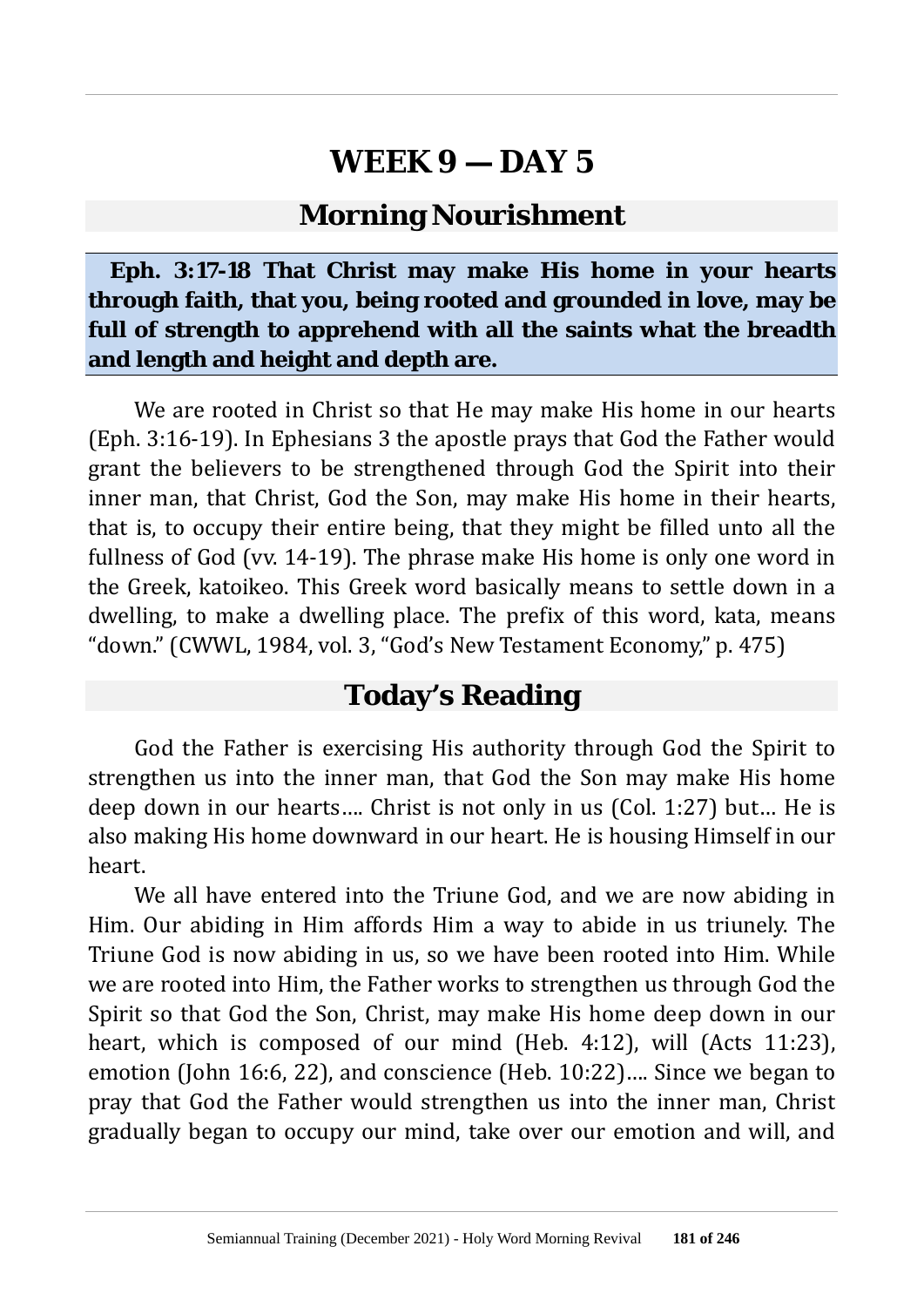possess our entire conscience.

Our heart is like a house that has four rooms, and these rooms are the mind, the emotion, the will, and the conscience. Christ has the desire to occupy every room of our heart and every corner of every room. As He makes His home downward in our heart, we become strong to apprehend with all the saints the breadth, length, height, and depth of Christ (Eph. 3:18). These are the dimensions of the universe…. All these dimensions describe the immeasurable Christ, whose dimensions are the dimensions of the universe. He is the breadth, length, height, and depth. We can only apprehend His universal dimensions with all the saints. (CWWL, 1984, vol. 3, "God's New Testament Economy," p. 476)

In our experience of Christ, we first experience the breadth of what He is, and then we experience the length. This is horizontal. When we advance in Christ, we experience the height and depth of His riches. This is vertical. First we experience Christ spreading as the breadth and the length. Later we experience Him rising up as the height and finally descending as the depth. As we shall see, our experience of Christ must eventually become three-dimensional, like a cube.

If we have only the length of Christ, without any breadth, our experience will be a "line," that is, an experience that is long and narrow to an extreme. Our experience of Christ, however, should not have only one dimension, like a line, but it should have two dimensions, like a square, and then three dimensions, like a cube…. If we have only a "line" experience of Him, this "line" will eventually continue until it reaches an extreme.

In our experience of Christ, we should go on from the two dimensions to three, from a "square" to a "cube." A cube is solid. Both in the tabernacle and in the temple the Holy of Holies was a cube. The dimensions of this cube in the tabernacle and temple respectively were ten cubits and twenty cubits. The New Jerusalem will be an eternal cube, twelve thousand stadia in three dimensions. The church life today must also be a "cube." (Life-study of Ephesians, pp. 286, 288)

Further Reading: Life-study of Ephesians, msg. 33; CWWL, 1984, vol. 3, "God's New Testament Economy," ch. 39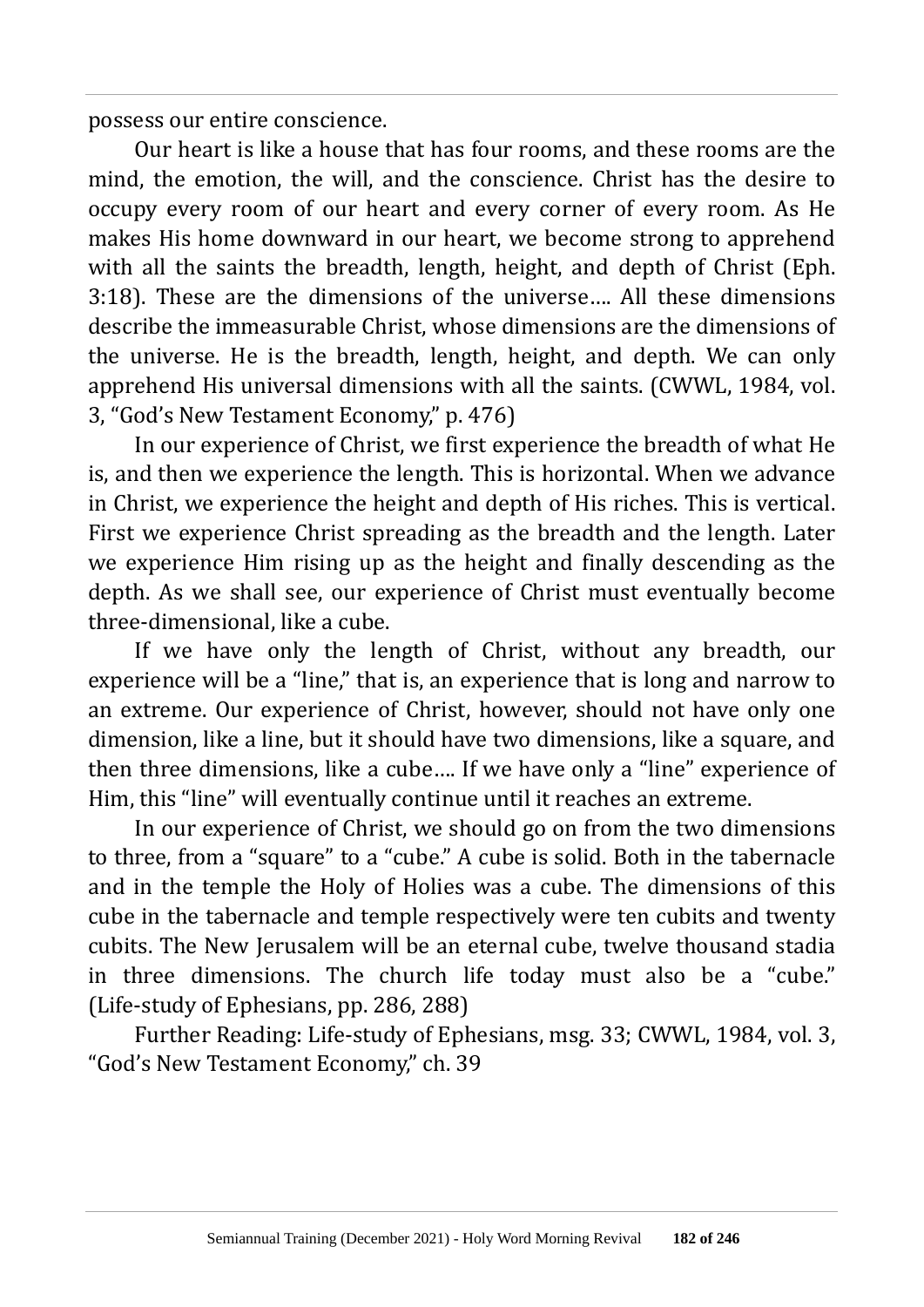#### **Morning Nourishment**

**Eph. 3:19-21 And to know the knowledge-surpassing love of Christ, that you may be filled unto all the fullness of God. But to Him who is able to do superabundantly above all that we ask or think, according to the power which operates in us, to Him be the glory in the church and in Christ Jesus unto all the generations forever and ever. Amen.**

When we were saved, Christ came into our spirit. Now we must give Him the opportunity to spread Himself throughout all the parts of our inner being. As we are strengthened into the inner man, the door is opened for Christ to spread in us, to spread from our spirit to every part of our mind, emotion, and will. The more Christ spreads within us, the more He settles down in us and makes His home in us. This means that He occupies every part of our inner being, possessing all these parts and saturating them with Himself. As a result, not only do we receive the revelation, but we also are filled with Christ. Then wherever we may go, we shall be the apostles, the sent ones, and the prophets, those who speak for Christ. (Life-study of Ephesians, p. 282)

In Matthew 16:18 the Lord Jesus promised that He would build His church. In order for this to be realized, the church has to enter into a state where so many saints will have Christ making His home deep down in their heart so that their entire being would be saturated within with Christ as the embodiment of the Triune God, possessing and occupying every corner and every avenue of their entire being…. We have entered into the Triune God, and we are still entering. We are entering, and He is making His home deep down in our heart. The more we enter, the more He deepens. (CWWL, 1984, vol. 3, "God's New Testament Economy," p. 477)

### **Today's Reading**

As God's cultivated land [1 Cor. 3:9], we need to be rooted for our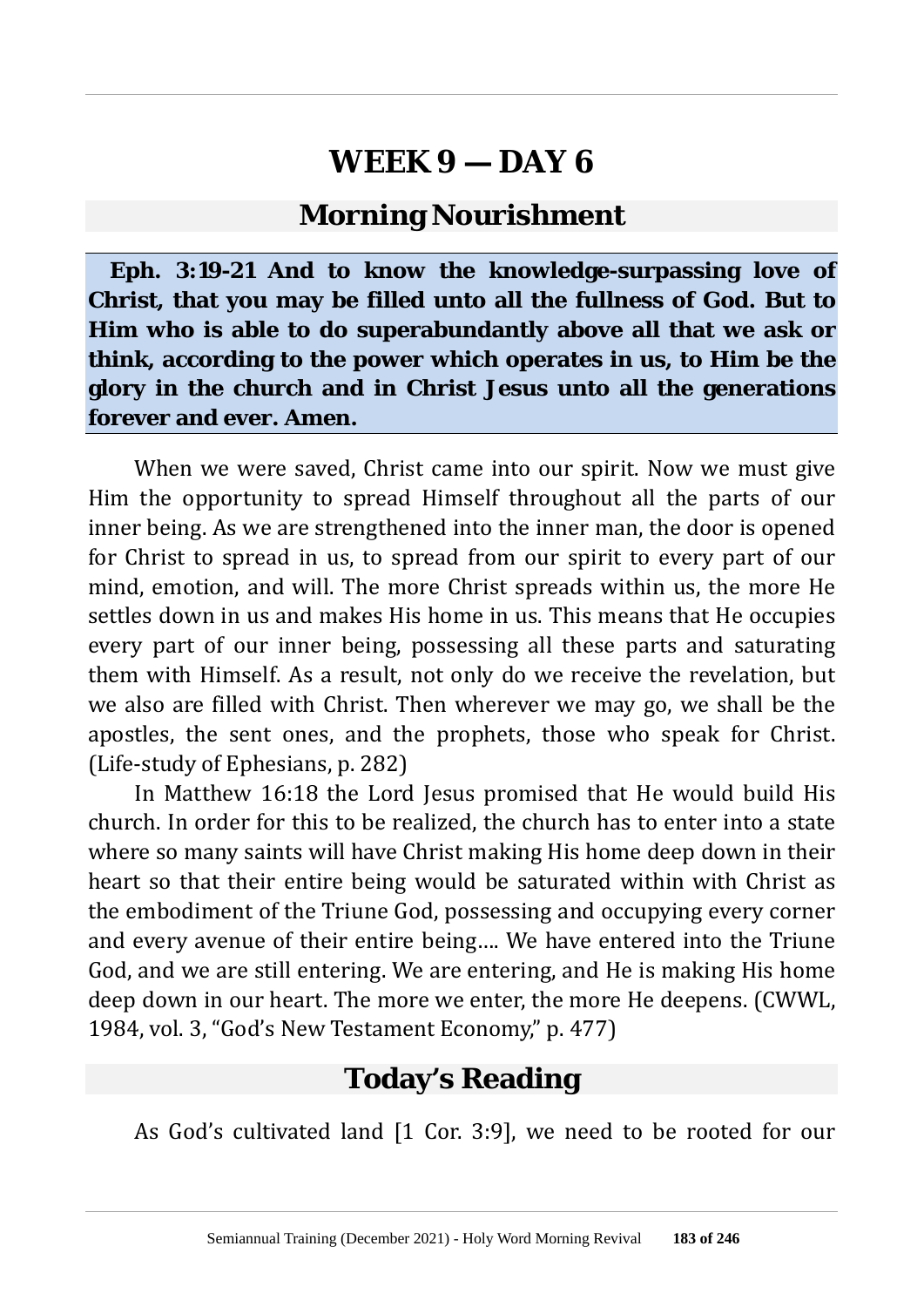growth, and as God's building, we need to be grounded for our building up. (Eph. 3:17, footnote 3)

God's glory is wrought into the church, and He is expressed in the church. Hence, the glory in the church is to God; that is, God is glorified in the church [cf. Eph. 3:21]. (Life-study of Ephesians, p. 303)

Ephesians 3:16-21… helps us know how to serve God in the church and shows Paul's spirit, attitude, prayer, and faith. We should have this spirit, attitude, prayer, and faith when we serve God in the church. If we have truly seen the church and the materials that build the church, we will have this kind of spirit and attitude, and we will also have this kind of prayer and faith. His spirit and attitude—what he saw, what he was filled with, what he said, and what he cared about in his heart—were related to the vision of God being manifested in the flesh and being mingled with man in order to build the church with Christ so that the church would be filled with Christ. This matter filled Paul's entire being; hence, what he saw, what he spoke, and what he cared about in his heart were related to this matter. The most precious point in this portion of the Scriptures is not Paul's prayer and faith but his spirit and attitude.

If we have seen this vision, we will be obsessed with it, and we will bow our knees unto the Father. Hence, every elder, deacon, co-worker, and everyone who serves the Lord must see a vision, a revelation, to the point that he is absolutely obsessed with it and has the same spirit, attitude, and mood of Paul. Because Paul had such a spirit, attitude, and mood, he spontaneously had this kind of prayer; he also believed that God is able to do superabundantly. All those who serve God in the church must have this kind of spirit and attitude and this kind of prayer. All our prayers must take this kind of prayer as the center, and we should have the faith for such prayer. (CWWL, 1952, vol. 2, "How to Administrate the Church," pp. 153-155)

Further Reading: Messages Given during the Resumption of Watchman Nee's Ministry, 2nd ed., vol. 1, chs. 20, 24; Life-study of Ephesians, msgs. 32, 34-35